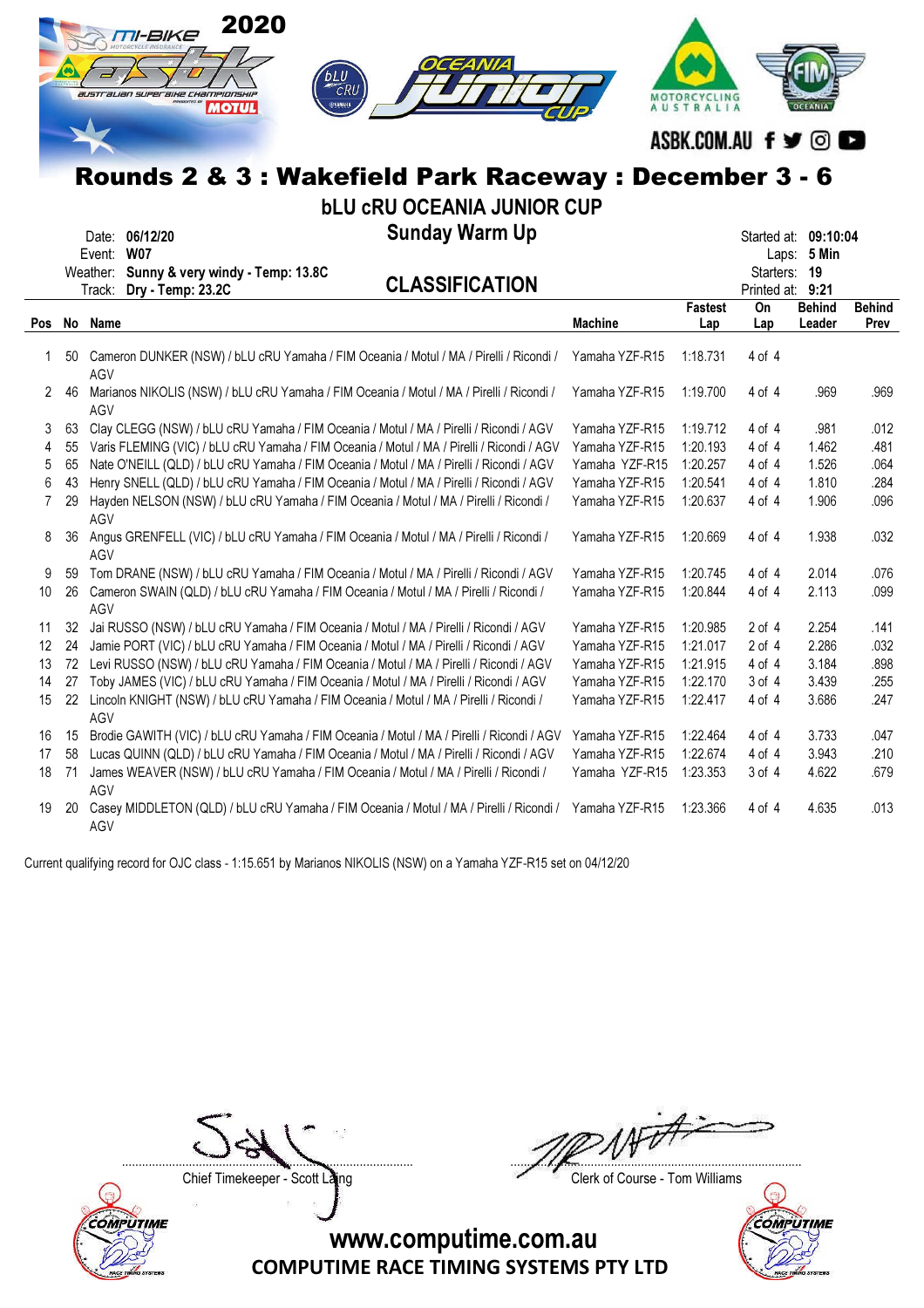|    | 2020<br>M-BIKE<br>australian superaixe championsxip<br><b>MOTUL</b><br>Rounds 2 & 3 : Wakefield Park Raceway : December 3 - 6 | bLU<br>CRU<br><b>EYAMAH</b><br><b>bLU CRU OCEANIA JUNIOR CUP</b> |                                        |                            |                   | AUSTRALIA<br>ASBK.COM.AU f y © |  |
|----|-------------------------------------------------------------------------------------------------------------------------------|------------------------------------------------------------------|----------------------------------------|----------------------------|-------------------|--------------------------------|--|
|    | Date: 06/12/20                                                                                                                |                                                                  | <b>Sunday Warm Up</b>                  |                            |                   | Started at: 09:10:04           |  |
|    | Event: W07<br>Weather: Sunny & very windy - Temp: 13.8C                                                                       |                                                                  |                                        |                            |                   | Laps: 5 Min<br>Starters: 19    |  |
|    | Track: Dry - Temp: 23.2C                                                                                                      |                                                                  | <b>LAP TIMES</b>                       |                            |                   | Printed at: 9:21               |  |
|    | No Name                                                                                                                       | Lap 1                                                            | Lap <sub>2</sub>                       | Lap <sub>3</sub>           | Lap <sub>4</sub>  |                                |  |
|    | 15 Brodie GAWITH (VIC)                                                                                                        |                                                                  | 1:34.669 1:22.966 1:22.865 1:22.464    |                            |                   |                                |  |
|    | 20 Casey MIDDLETON (QLD)                                                                                                      |                                                                  | 1:33.459  1:24.598  1:23.862  1:23.366 |                            |                   |                                |  |
|    | 22 Lincoln KNIGHT (NSW)                                                                                                       | 1:33.827                                                         | 1:24.305  1:22.748  1:22.417           |                            |                   |                                |  |
|    | 24 Jamie PORT (VIC)                                                                                                           |                                                                  | 1:27.754 1:21.017 1:22.202 1:21.852    |                            |                   |                                |  |
|    | 26 Cameron SWAIN (QLD)                                                                                                        |                                                                  | 1:26.654 1:21.163 1:21.092 1:20.844    |                            |                   |                                |  |
|    | 27 Toby JAMES (VIC)                                                                                                           | 1:30.300                                                         | 1:24.246 1:22.170                      |                            | 1:22.713          |                                |  |
|    | 29 Hayden NELSON (NSW)                                                                                                        |                                                                  | 1:31.182 1:21.862 1:21.259 1:20.637    |                            |                   |                                |  |
|    | 32 Jai RUSSO (NSW)                                                                                                            |                                                                  | 1:30.894 1:20.985 1:21.054 1:21.029    |                            |                   |                                |  |
|    | 36 Angus GRENFELL (VIC)                                                                                                       |                                                                  | 1:31.137 1:21.014 1:20.815 1:20.669    |                            |                   |                                |  |
|    | 43 Henry SNELL (QLD)                                                                                                          | 1:28.589                                                         |                                        | 1:21.045 1:20.698 1:20.541 |                   |                                |  |
| 46 | Marianos NIKOLIS (NSW)                                                                                                        |                                                                  | 1:26.990 1:20.830 1:24.344 1:19.700    |                            |                   |                                |  |
|    | 50 Cameron DUNKER (NSW)                                                                                                       | 1:31.773                                                         | 1:20.241                               |                            | 1:19.243 1:18.731 |                                |  |
|    | 55 Varis FLEMING (VIC)                                                                                                        | 1:32.455                                                         | 1:23.002                               | 1:22.726                   | 1:20.193          |                                |  |
|    | 58 Lucas QUINN (QLD)                                                                                                          | 1:31.069                                                         | 1:25.076  1:24.758  1:22.674           |                            |                   |                                |  |
|    | 59 Tom DRANE (NSW)                                                                                                            |                                                                  | 1:30.642 1:22.163 1:21.350 1:20.745    |                            |                   |                                |  |
|    | 63 Clay CLEGG (NSW)                                                                                                           |                                                                  | 1:31.424 1:20.921                      |                            | 1:20.033 1:19.712 |                                |  |
|    | 65 Nate O'NEILL (QLD)                                                                                                         | 1:31.049                                                         | 1:22.105                               | 1:21.513 1:20.257          |                   |                                |  |
|    | 71 James WEAVER (NSW)                                                                                                         |                                                                  | 1:32.641  1:24.463  1:23.353  1:23.684 |                            |                   |                                |  |

72 Levi RUSSO (NSW) 1:30.695 1:25.249 1:22.691 1:21.915



....................................................................................... .......................................................................................

Chief Timekeeper - Scott Laing Chief Timekeeper - Scott Laing

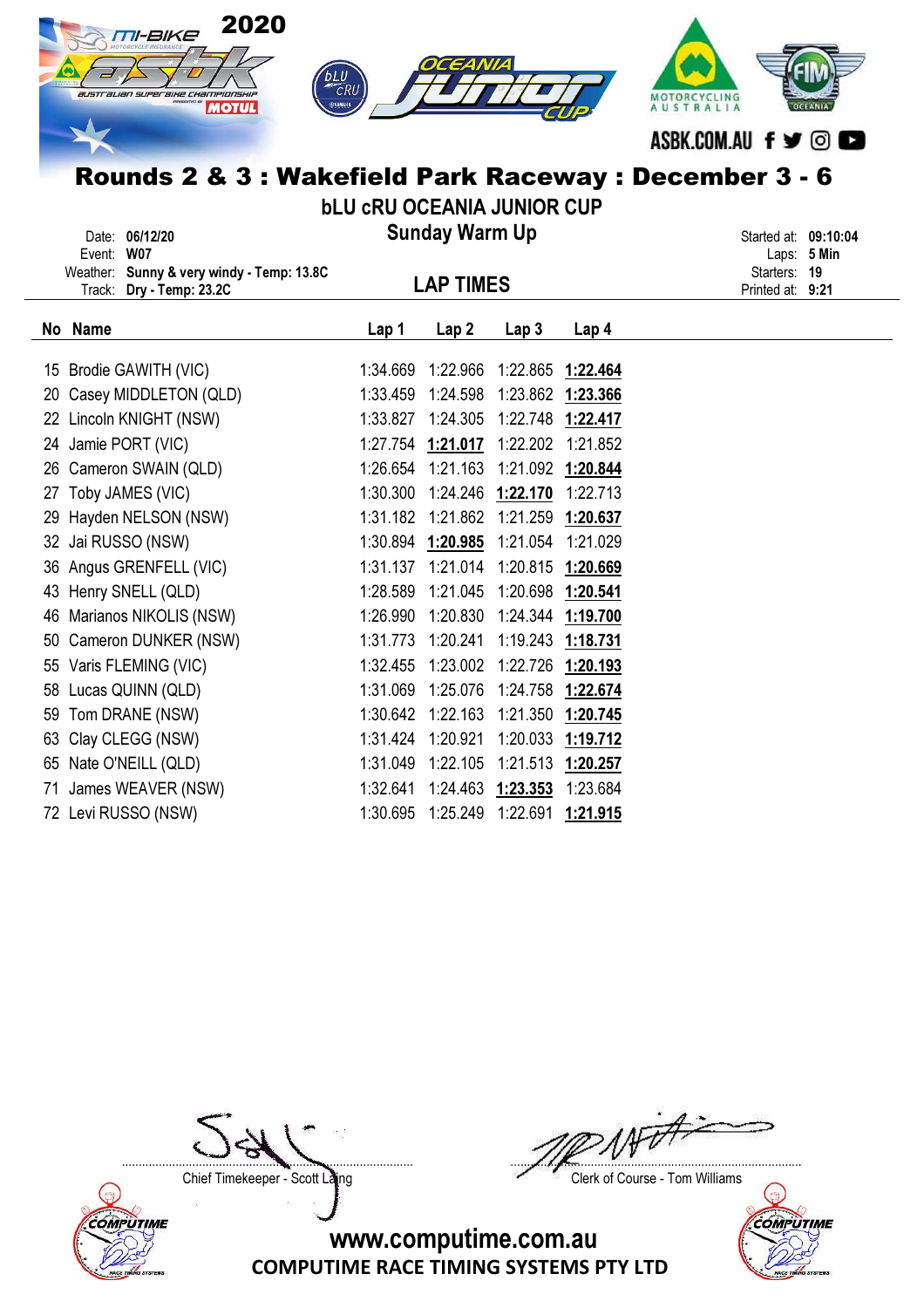

Rounds 2 & 3 : Wakefield Park Raceway : December 3 - 6

bLU cRU OCEANIA JUNIOR CUP

|     | Event: W07                 | Date: 06/12/20 |                                           |         |            | <b>Sunday Warm Up</b> |                |                            |                                 |         | Started at: 09:10:04<br>Laps: 5 Min |
|-----|----------------------------|----------------|-------------------------------------------|---------|------------|-----------------------|----------------|----------------------------|---------------------------------|---------|-------------------------------------|
|     |                            |                | Weather: Sunny & very windy - Temp: 13.8C |         |            | <b>SPLIT TIMES</b>    |                |                            |                                 |         | Starters: 19                        |
| Lap | Split 1                    |                | Track: Dry - Temp: 23.2C<br>Split 2       | Split 3 | Lap Time   |                       | Lap            | Split 1                    | Split 2                         | Split 3 | Printed at: 9:21<br><b>Lap Time</b> |
|     |                            |                |                                           |         |            |                       |                |                            |                                 |         |                                     |
|     |                            |                | 15 Brodie GAWITH (VIC) (16th)             |         |            |                       | 1              | 30.176                     | 29.922                          | 30.202  | 1:30.300 P                          |
|     | 31.934<br>1                |                | 31.314                                    | 31.421  | 1:34.669 P |                       | $\overline{2}$ | 22.585                     | 29.848                          | 31.813  | 1:24.246                            |
|     | $\overline{c}$<br>22.903   |                | 29.123                                    | 30.940  | 1:22.966   |                       | 3              | 22.313                     | 28.943                          | 30.914  | 1:22.170                            |
|     | 3<br>23.073                |                | 29.488                                    | 30.304  | 1:22.865   |                       | 4              | 22.351                     | 29.626                          | 30.736  | 1:22.713                            |
|     | 4<br>22.707                |                | 29.227                                    | 30.530  | 1:22.464   |                       |                |                            |                                 |         |                                     |
|     |                            |                |                                           |         |            |                       |                |                            | 29 Hayden NELSON (NSW) (7th)    |         |                                     |
|     |                            |                | 20 Casey MIDDLETON (QLD) (19th)           |         |            |                       | 1              | 29.695                     | 30.062                          | 31.425  | 1:31.182 P                          |
|     | 31.188<br>1                |                | 31.111                                    | 31.160  | 1:33.459 P |                       | $\overline{2}$ | 22.605                     | 28.631                          | 30.626  | 1:21.862                            |
|     | 2<br>22.869                |                | 30.086                                    | 31.643  | 1:24.598   |                       | 3              | 22.473                     | 28.600                          | 30.186  | 1:21.259                            |
|     | 3<br>22.841                |                | 29.435                                    | 31.586  | 1:23.862   |                       | 4              | 22.426                     | 28.060                          | 30.151  | 1:20.637                            |
|     | 4<br>23.003                |                | 29.179                                    | 31.184  | 1:23.366   |                       |                |                            |                                 |         |                                     |
|     |                            |                |                                           |         |            |                       |                | 32 Jai RUSSO (NSW) (11th)  |                                 |         |                                     |
|     |                            |                | 22 Lincoln KNIGHT (NSW) (15th)            |         |            |                       | 1              | 30.240                     | 30.434                          | 30.220  | 1:30.894 P                          |
|     | 32.378<br>1                |                | 30.512                                    | 30.937  | 1:33.827 P |                       | 2              | 22.204                     | 28.745                          | 30.036  | 1:20.985                            |
|     | 2<br>23.130                |                | 29.888                                    | 31.287  | 1:24.305   |                       | 3              | 22.263                     | 28.790                          | 30.001  | 1:21.054                            |
|     | 3<br>23.168                |                | 29.360                                    | 30.220  | 1:22.748   |                       | 4              | 22.255                     | 28.552                          | 30.222  | 1:21.029                            |
|     | 4<br>22.501                |                | 29.453                                    | 30.463  | 1:22.417   |                       |                |                            |                                 |         |                                     |
|     |                            |                |                                           |         |            |                       |                |                            | 36 Angus GRENFELL (VIC) (8th)   |         |                                     |
|     | 24 Jamie PORT (VIC) (12th) |                |                                           |         |            |                       | 1              | 30.651                     | 29.964                          | 30.522  | 1:31.137 P                          |
|     | 27.863<br>1                |                | 29.212                                    | 30.679  | 1:27.754 P |                       | 2              | 22.442                     | 28.343                          | 30.229  | 1:21.014                            |
|     | 22.319<br>2                |                | 28.216                                    | 30.482  | 1:21.017   |                       | 3              | 22.215                     | 28.559                          | 30.041  | 1:20.815                            |
|     | 3<br>22.276                |                | 29.340                                    | 30.586  | 1:22.202   |                       | 4              | 22.224                     | 28.578                          | 29.867  | 1:20.669                            |
|     | 4<br>22.246                |                | 29.087                                    | 30.519  | 1:21.852   |                       |                |                            |                                 |         |                                     |
|     |                            |                |                                           |         |            |                       |                | 43 Henry SNELL (QLD) (6th) |                                 |         |                                     |
|     |                            |                | 26 Cameron SWAIN (QLD) (10th)             |         |            |                       | 1              | 28.550                     | 29.456                          | 30.583  | 1:28.589 P                          |
|     | $1 \quad$                  |                | 27.113 28.758                             | 30.783  | 1:26.654 P |                       | 2              | 22.438                     | 28.511                          | 30.096  | 1:21.045                            |
|     | 2<br>22.528                |                | 28.387                                    | 30.248  | 1:21.163   |                       | 3              | 22.068                     | 28.299                          | 30.331  | 1:20.698                            |
|     | 3<br>22.007                |                | 28.846                                    | 30.239  | 1:21.092   |                       | 4              | 21.972                     | 28.346                          | 30.223  | 1:20.541                            |
|     | 4<br>22.153                |                | 28.456                                    | 30.235  | 1:20.844   |                       |                |                            |                                 |         |                                     |
|     |                            |                |                                           |         |            |                       |                |                            | 46 Marianos NIKOLIS (NSW) (2nd) |         |                                     |
|     | 27 Toby JAMES (VIC) (14th) |                |                                           |         |            |                       | $\mathbf{1}$   | 27.661                     | 29.124                          | 30.205  | 1:26.990 P                          |



Chief Timekeeper - Scott Laing Chief Timekeeper - Scott Laing

....................................................................................... .......................................................................................

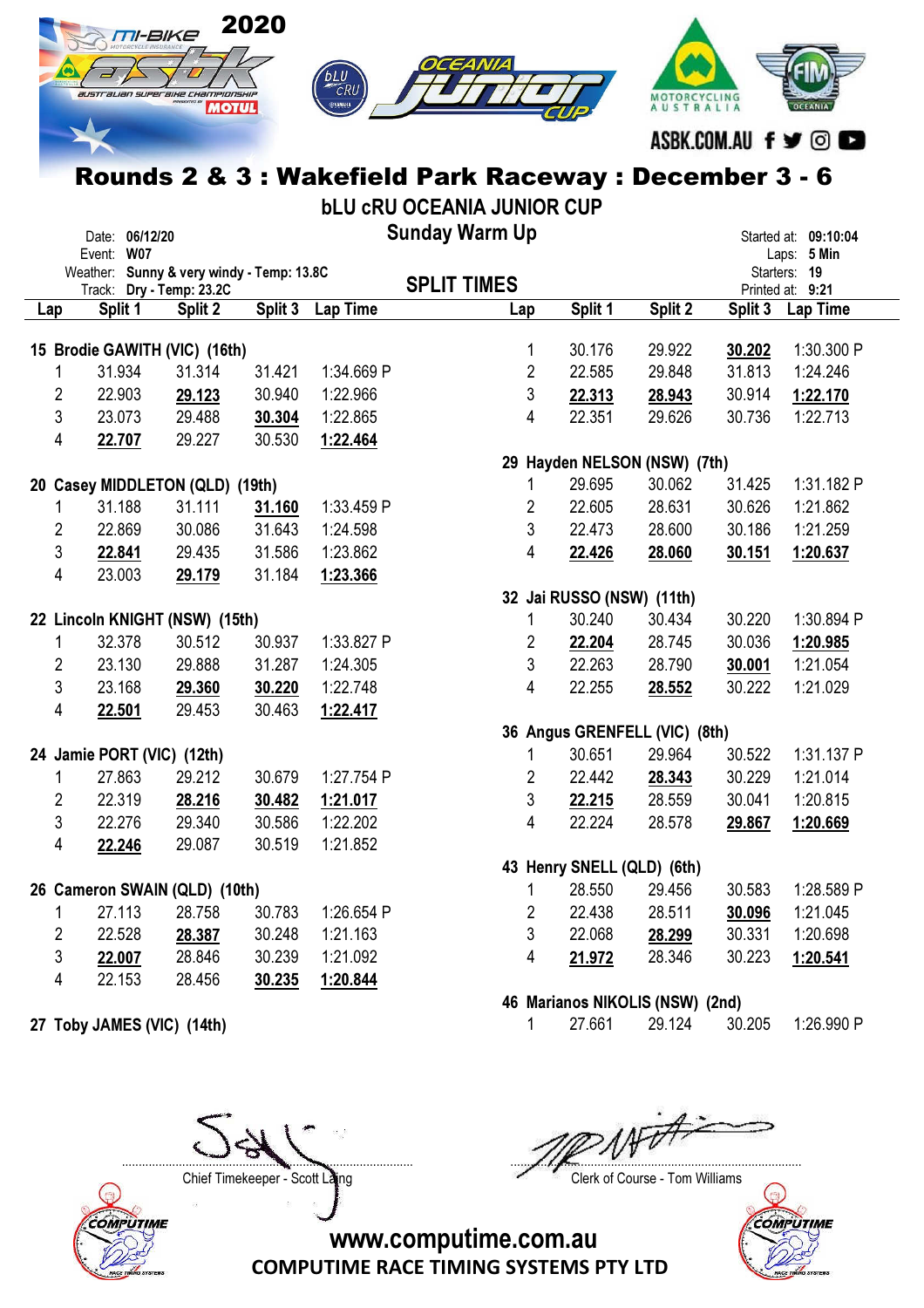

Rounds 2 & 3 : Wakefield Park Raceway : December 3 - 6

|     |                | Date: 06/12/20 |                                                                       |         |            | <b>Sunday Warm Up</b> |                |                             |                              |        | Started at: 09:10:04             |
|-----|----------------|----------------|-----------------------------------------------------------------------|---------|------------|-----------------------|----------------|-----------------------------|------------------------------|--------|----------------------------------|
|     |                | Event: W07     |                                                                       |         |            |                       |                |                             |                              |        | Laps: 5 Min                      |
|     |                |                | Weather: Sunny & very windy - Temp: 13.8C<br>Track: Dry - Temp: 23.2C |         |            | <b>SPLIT TIMES</b>    |                |                             |                              |        | Starters: 19<br>Printed at: 9:21 |
| Lap |                | Split 1        | Split 2                                                               | Split 3 | Lap Time   | Lap                   |                | Split 1                     | Split 2                      |        | Split 3 Lap Time                 |
|     |                |                |                                                                       |         |            |                       |                |                             |                              |        |                                  |
|     | $\overline{2}$ | 22.493         | 28.527                                                                | 29.810  | 1:20.830   |                       |                | 63 Clay CLEGG (NSW) (3rd)   |                              |        |                                  |
|     | $\mathbf{3}$   | 21.721         | 32.582                                                                | 30.041  | 1:24.344   |                       | 1              | 31.616                      | 29.726                       | 30.082 | 1:31.424 P                       |
|     | 4              | 21.675         | 28.509                                                                | 29.516  | 1:19.700   |                       | 2              | 22.084                      | 28.750                       | 30.087 | 1:20.921                         |
|     |                |                |                                                                       |         |            |                       | 3              | 21.734                      | 28.308                       | 29.991 | 1:20.033                         |
|     |                |                | 50 Cameron DUNKER (NSW) (1st)                                         |         |            |                       | 4              | 21.833                      | 28.272                       | 29.607 | 1:19.712                         |
|     | 1              | 31.430         | 29.810                                                                | 30.533  | 1:31.773 P |                       |                |                             |                              |        |                                  |
|     | $\overline{2}$ | 22.435         | 27.901                                                                | 29.905  | 1:20.241   |                       |                | 65 Nate O'NEILL (QLD) (5th) |                              |        |                                  |
|     | $\mathbf{3}$   | 21.669         | 27.807                                                                | 29.767  | 1:19.243   |                       | 1              | 30.298                      | 30.605                       | 30.146 | 1:31.049 P                       |
|     | 4              | 21.747         | 27.614                                                                | 29.370  | 1:18.731   |                       | 2              | 22.236                      | 28.978                       | 30.891 | 1:22.105                         |
|     |                |                |                                                                       |         |            |                       | 3              | 22.054                      | 29.328                       | 30.131 | 1:21.513                         |
|     |                |                | 55 Varis FLEMING (VIC) (4th)                                          |         |            |                       | 4              | 21.957                      | 28.302                       | 29.998 | 1:20.257                         |
|     | 1              | 31.332         | 31.009                                                                | 30.114  | 1:32.455 P |                       |                |                             |                              |        |                                  |
|     | $\overline{2}$ | 22.629         | 30.037                                                                | 30.336  | 1:23.002   |                       |                |                             | 71 James WEAVER (NSW) (18th) |        |                                  |
|     | $\mathfrak{S}$ | 23.282         | 29.162                                                                | 30.282  | 1:22.726   |                       | 1              | 30.536                      | 30.914                       | 31.191 | 1:32.641 P                       |
|     | 4              | 22.050         | 28.361                                                                | 29.782  | 1:20.193   |                       | $\overline{2}$ | 23.446                      | 29.832                       | 31.185 | 1:24.463                         |
|     |                |                |                                                                       |         |            |                       | 3              | 22.718                      | 29.481                       | 31.154 | 1:23.353                         |
|     |                |                | 58 Lucas QUINN (QLD) (17th)                                           |         |            |                       | 4              | 22.646                      | 29.999                       | 31.039 | 1:23.684                         |
|     | 1              | 29.066         | 30.423                                                                | 31.580  | 1:31.069 P |                       |                |                             |                              |        |                                  |
|     | $\overline{2}$ | 23.457         | 29.264                                                                | 32.355  | 1:25.076   |                       |                | 72 Levi RUSSO (NSW) (13th)  |                              |        |                                  |
|     | 3              | 23.147         | 30.468                                                                | 31.143  | 1:24.758   |                       | 1              | 29.243                      | 30.767                       | 30.685 | 1:30.695 P                       |
|     | $\overline{4}$ | 22.893         | 29.339                                                                | 30.442  | 1:22.674   |                       | 2              | 22.550                      | 30.410                       | 32.289 | 1:25.249                         |
|     |                |                |                                                                       |         |            |                       | 3              | 22.546                      | 29.321                       | 30.824 | 1:22.691                         |
|     |                |                | 59 Tom DRANE (NSW) (9th)                                              |         |            |                       | 4              | 22.639                      | 28.975                       | 30.301 | 1:21.915                         |
|     | 1              | 29.989         | 30.071                                                                | 30.582  | 1:30.642 P |                       |                |                             |                              |        |                                  |
|     | 2              | 22.383         | 29.125                                                                | 30.655  | 1:22.163   |                       |                |                             |                              |        |                                  |
|     | 3              | 22.325         | 28.957                                                                | 30.068  | 1:21.350   |                       |                |                             |                              |        |                                  |
|     | 4              | 22.015         | 28.478                                                                | 30.252  | 1:20.745   |                       |                |                             |                              |        |                                  |



....................................................................................... .......................................................................................

Chief Timekeeper - Scott Laing Chief Timekeeper - Scott Laing



www.computime.com.au

COMPUTIME RACE TIMING SYSTEMS PTY LTD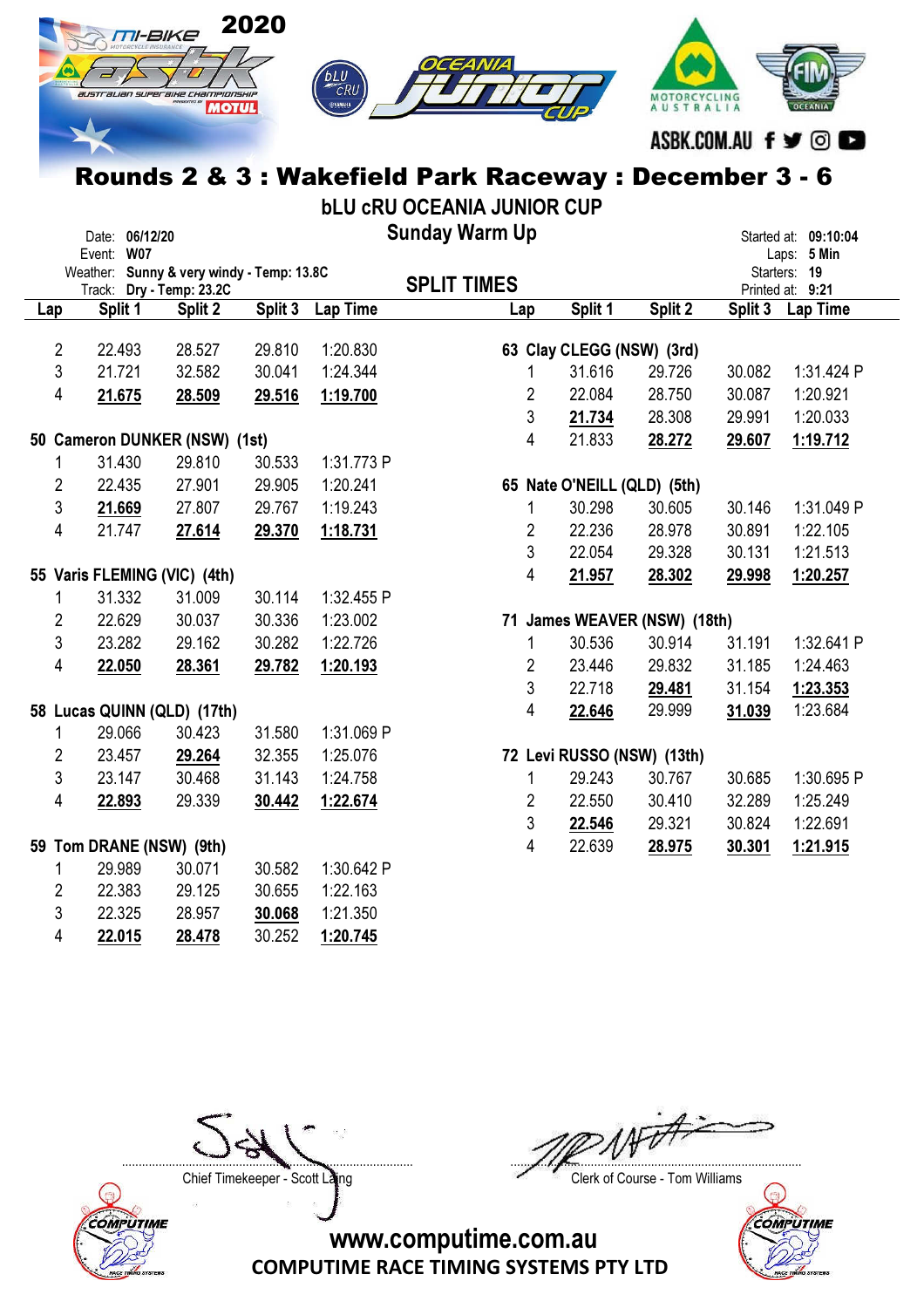| 2020<br>TI-BIKE                                        |                                                        |                   |
|--------------------------------------------------------|--------------------------------------------------------|-------------------|
| 414572221<br><b>australian super BiHe CHampionsHiP</b> | OCEANIA<br><b>SYAMAHA</b>                              |                   |
|                                                        |                                                        | ASBK.COM.AU f y © |
|                                                        | Rounds 2 & 3 : Wakefield Park Raceway : December 3 - 6 |                   |

bLU cRU OCEANIA JUNIOR CUP

| Date: 06/12/20<br>Event: W07<br>Track: Dry - Temp: 23.2C | <b>Sunday Warm Up</b><br>Weather: Sunny & very windy - Temp: 13.8C<br><b>FASTEST LAPS SEQUENCE</b> |                | Started at: 09:10:04<br>Laps: $5$ Min<br>Starters: 19<br>Printed at: 9:21 |     |
|----------------------------------------------------------|----------------------------------------------------------------------------------------------------|----------------|---------------------------------------------------------------------------|-----|
| Race                                                     |                                                                                                    |                | Fastest                                                                   | On  |
| Time                                                     | No Name                                                                                            | <b>Machine</b> | Lap                                                                       | Lap |
| 1:26.701                                                 | 26 Cameron SWAIN (QLD)                                                                             | Yamaha YZF-R15 | 1:26.654                                                                  |     |
| 2:47.864                                                 | 26 Cameron SWAIN (QLD)                                                                             | Yamaha YZF-R15 | 1:21.163                                                                  | 2   |
| 2:47.866                                                 | 46 Marianos NIKOLIS (NSW)                                                                          | Yamaha YZF-R15 | 1:20.830                                                                  | 2   |
| 2:52.067                                                 | 50 Cameron DUNKER (NSW)                                                                            | Yamaha YZF-R15 | 1:20.241                                                                  | 2   |
| 4:11.310                                                 | 50 Cameron DUNKER (NSW)                                                                            | Yamaha YZF-R15 | 1:19.243                                                                  | 3   |
| 5:30.041                                                 | 50 Cameron DUNKER (NSW)                                                                            | Yamaha YZF-R15 | 1:18.731                                                                  | 4   |

COMPUTIME

....................................................................................... .......................................................................................

Chief Timekeeper - Scott Laing Chief Timekeeper - Scott Laing

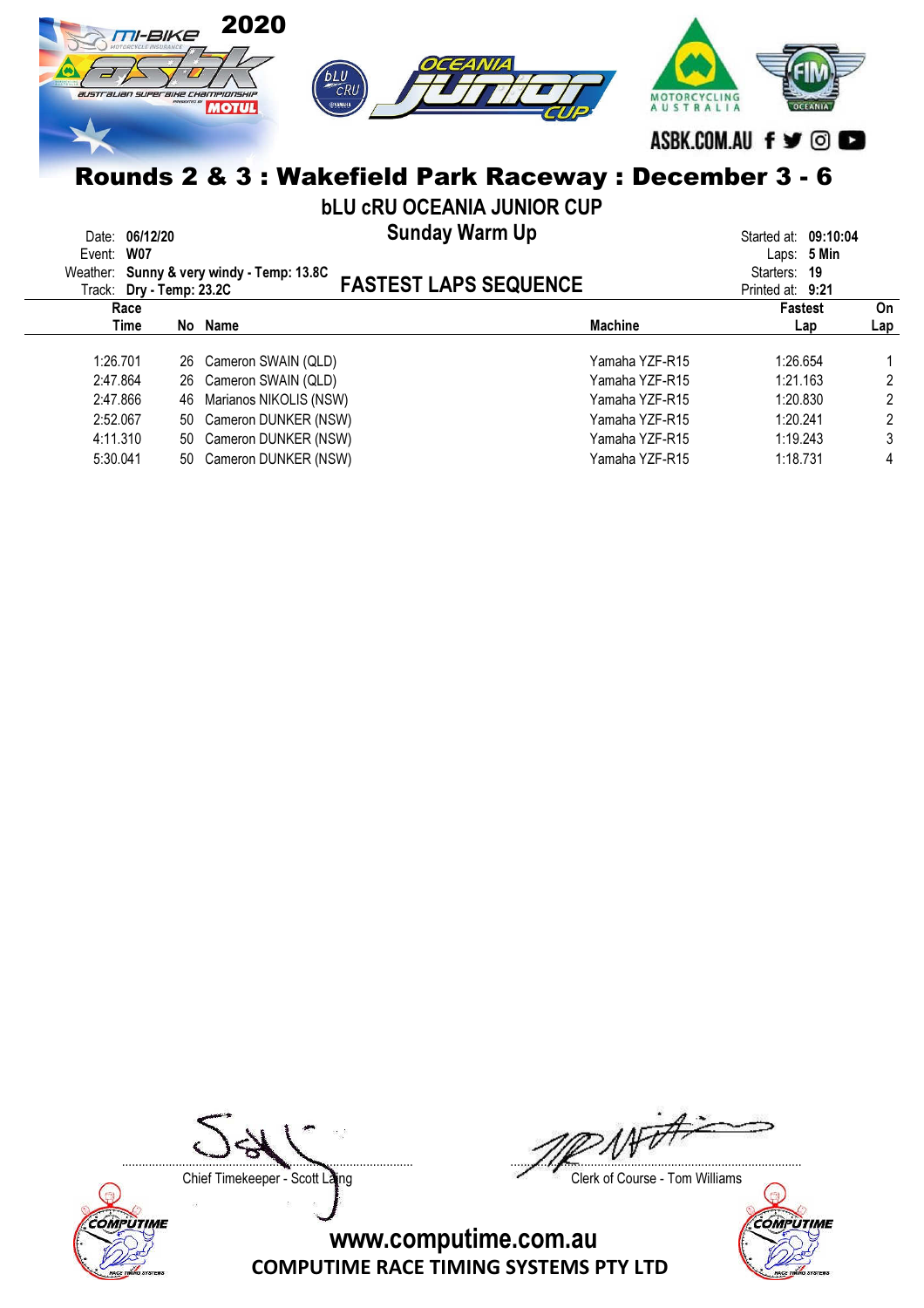

## Rounds 2 & 3 : Wakefield Park Raceway : December 3 - 6

bLU cRU OCEANIA JUNIOR CUP

Sunday Warm Up Date: 06/12/20 Started at: 09:10:04

|            | Event:<br><b>W07</b>                         |        |                  |                           |                   |        |                    | 5 Min<br>Laps:      |          |
|------------|----------------------------------------------|--------|------------------|---------------------------|-------------------|--------|--------------------|---------------------|----------|
|            | Weather:<br>Sunny & very windy - Temp: 13.8C |        |                  |                           |                   |        |                    | 19<br>Starters:     |          |
|            | Dry - Temp: 23.2C<br>Track:                  |        |                  | <b>BEST PARTIAL TIMES</b> |                   |        |                    | 9:21<br>Printed at: |          |
|            | Split 1                                      |        | Split 2          |                           | Split 3           |        | LAP                |                     |          |
| <b>Pos</b> | Name                                         | Time   | Name             | Time                      | Name              | Time   | Name               | Ideal               | Fastest  |
|            |                                              |        |                  |                           |                   |        |                    |                     |          |
|            | C. DUNKER                                    | 21.669 | C. DUNKER        | 27.614                    | C. DUNKER         | 29.370 | <b>C. DUNKER</b>   | 1:18.653            | 1:18.731 |
|            | <b>M. NIKOLIS</b>                            | 21.675 | H. NELSON        | 28.060                    | <b>M. NIKOLIS</b> | 29.516 | <b>C. CLEGG</b>    | 1:19.613            | 1:19.712 |
| 3          | C. CLEGG                                     | 21.734 | J. PORT          | 28.216                    | C. CLEGG          | 29.607 | <b>M. NIKOLIS</b>  | 1:19.700            | 1:19.700 |
| 4          | N. O'NEILL                                   | 21.957 | C. CLEGG         | 28.272                    | V. FLEMING        | 29.782 | <b>V. FLEMING</b>  | 1:20.193            | 1:20.193 |
| 5          | H. SNELL                                     | 21.972 | H. SNELL         | 28.299                    | A. GRENFELL       | 29.867 | N. O'NEILL         | 1:20.257            | 1:20.257 |
| 6          | C. SWAIN                                     | 22,007 | N. O'NEILL       | 28.302                    | N. O'NEILL        | 29.998 | <b>H. SNELL</b>    | 1:20.367            | 1:20.541 |
|            | T. DRANE                                     | 22.015 | A. GRENFELL      | 28.343                    | J. RUSSO          | 30.001 | A. GRENFELL        | 1:20.425            | 1:20.669 |
| 8          | V. FLEMING                                   | 22.050 | V. FLEMING       | 28.361                    | T. DRANE          | 30.068 | <b>T. DRANE</b>    | 1:20.561            | 1:20.745 |
| 9          | J. RUSSO                                     | 22.204 | C. SWAIN         | 28.387                    | H. SNELL          | 30.096 | <b>C. SWAIN</b>    | 1:20.629            | 1:20.844 |
| 10         | A. GRENFELL                                  | 22.215 | T. DRANE         | 28.478                    | H. NELSON         | 30.151 | <b>H. NELSON</b>   | 1:20.637            | 1:20.637 |
| 11         | J. PORT                                      | 22.246 | M. NIKOLIS       | 28.509                    | T. JAMES          | 30.202 | J. RUSSO           | 1:20.757            | 1:20.985 |
| 12         | T. JAMES                                     | 22.313 | J. RUSSO         | 28.552                    | L. KNIGHT         | 30.220 | J. PORT            | 1:20.944            | 1:21.017 |
| 13         | H. NELSON                                    | 22.426 | T. JAMES         | 28.943                    | C. SWAIN          | 30.235 | <b>T. JAMES</b>    | 1:21.458            | 1:22.170 |
| 14         | L. KNIGHT                                    | 22.501 | L. RUSSO         | 28.975                    | L. RUSSO          | 30.301 | <b>L. RUSSO</b>    | 1:21.822            | 1:21.915 |
| 15         | L. RUSSO                                     | 22.546 | <b>B. GAWITH</b> | 29.123                    | <b>B. GAWITH</b>  | 30.304 | <b>L. KNIGHT</b>   | 1:22.081            | 1:22.417 |
| 16         | J. WEAVER                                    | 22.646 | C. MIDDLETON     | 29.179                    | L. QUINN          | 30.442 | <b>B. GAWITH</b>   | 1:22.134            | 1:22.464 |
| 17         | <b>B. GAWITH</b>                             | 22.707 | L. QUINN         | 29.264                    | J. PORT           | 30.482 | L. QUINN           | 1:22.599            | 1:22.674 |
| 18         | C. MIDDLETON                                 | 22.841 | L. KNIGHT        | 29.360                    | J. WEAVER         | 31.039 | <b>J. WEAVER</b>   | 1:23.166            | 1:23.353 |
| 19         | L. QUINN                                     | 22.893 | J. WEAVER        | 29.481                    | C. MIDDLETON      | 31.160 | <b>C. MIDDLETO</b> | 1:23.180            | 1:23.366 |



....................................................................................... .......................................................................................

Chief Timekeeper - Scott Laing Chief Timekeeper - Scott Laing